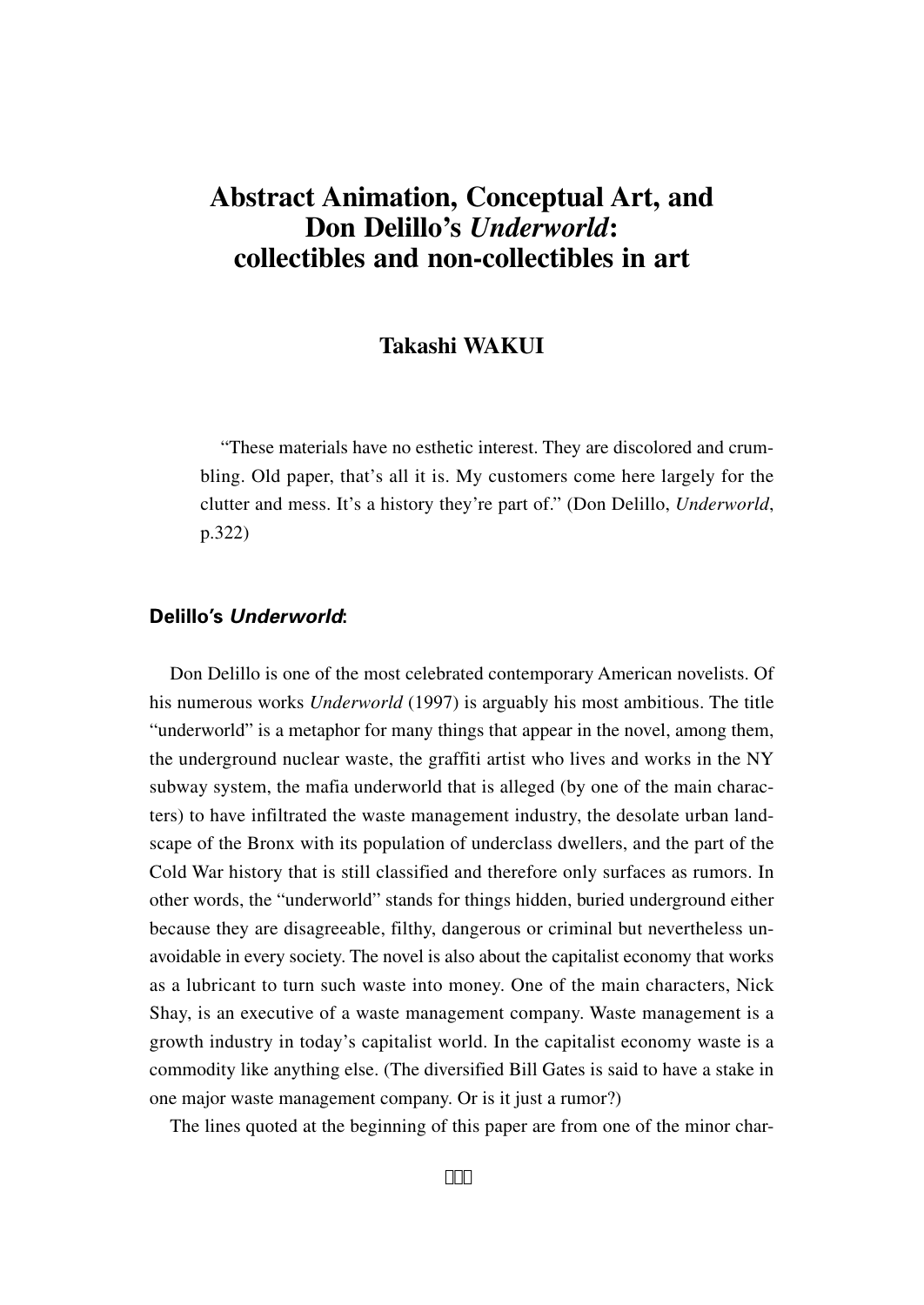acters in the novel. *Underworld* depicts the latter half of 20th century American history through the eyes of myriads of characters, some historical and others fictional. The character in question is Tommy Chan, the owner of a baseball memorabilia store in San Francisco. Delillo describes him through another character as "the first collector I found anywhere west of Pittsburgh." Chan's philosophical selfreflexive bent allows him to crack a telling remark about the dilapidated physical conditions of his store: "The revenge of popular culture on those who take it seriously." (p.323) His merchandise is essentially a mass of crumbling old paper. Without the added value as a collectible it is nothing but a breeding ground for mildew and fungus. In a sense he is in a waste management business like Nick Shay's.

It is close to impossible to summarize the "plot" of this eight hundred page novel and its tens of characters. For a start, there exists no single chronological thread of narrative. The novel moves along like a film backward and forward with many characters coming in and out of focus. One way of describing its plot, then, is perhaps by drawing a contrast between some of the major characters. In the context of this paper, the contrast between two characters, Cotter and Klara Sax may be illuminating. Cotter is the first character in the novel. He is a black middle school boy from the Bronx who cuts school to be at the last game of the 1951 National League penant race, in which the Brooklyn Dodgers, the leader for most of the race, lost to the NY Giants by Bobby Thompson's homerun, the "shot heard across the world." Cotter scrambles to get the winning ball and brings it back home, but his father, strapped for food money gives it away to an advertising executive for a piddling sum (Ironically the executive was standing in line with his son outside the Yankee stadium to buy tickets for the coming subway series.) The executive bought it for his son, but many years later he loses it mainly because he does not share his father's passion for the history of the game.

Klara Sax, nee Klara Sachs, is a conceptual artist of sorts. Although she too is a native of the Bronx she has a significant headstart over Cotter simply by being white. By the 90s she has had ups and downs in her career and a couple of failed marriages. Finally in the early 90s she embarks on a career-salvaging work on a massive scale. The work consists of a display (or "installation" a commonly used term in contemporary art) in an Arizona desert of repainted outdated war planes, junk memorabilia from the Cold War era. Due to the sheer physical scale of this work, visitors need to ride on a hot air balloon to see it. An art critic might classify it as "Land art" because it needs to be placed in a landscape, which forms an inte-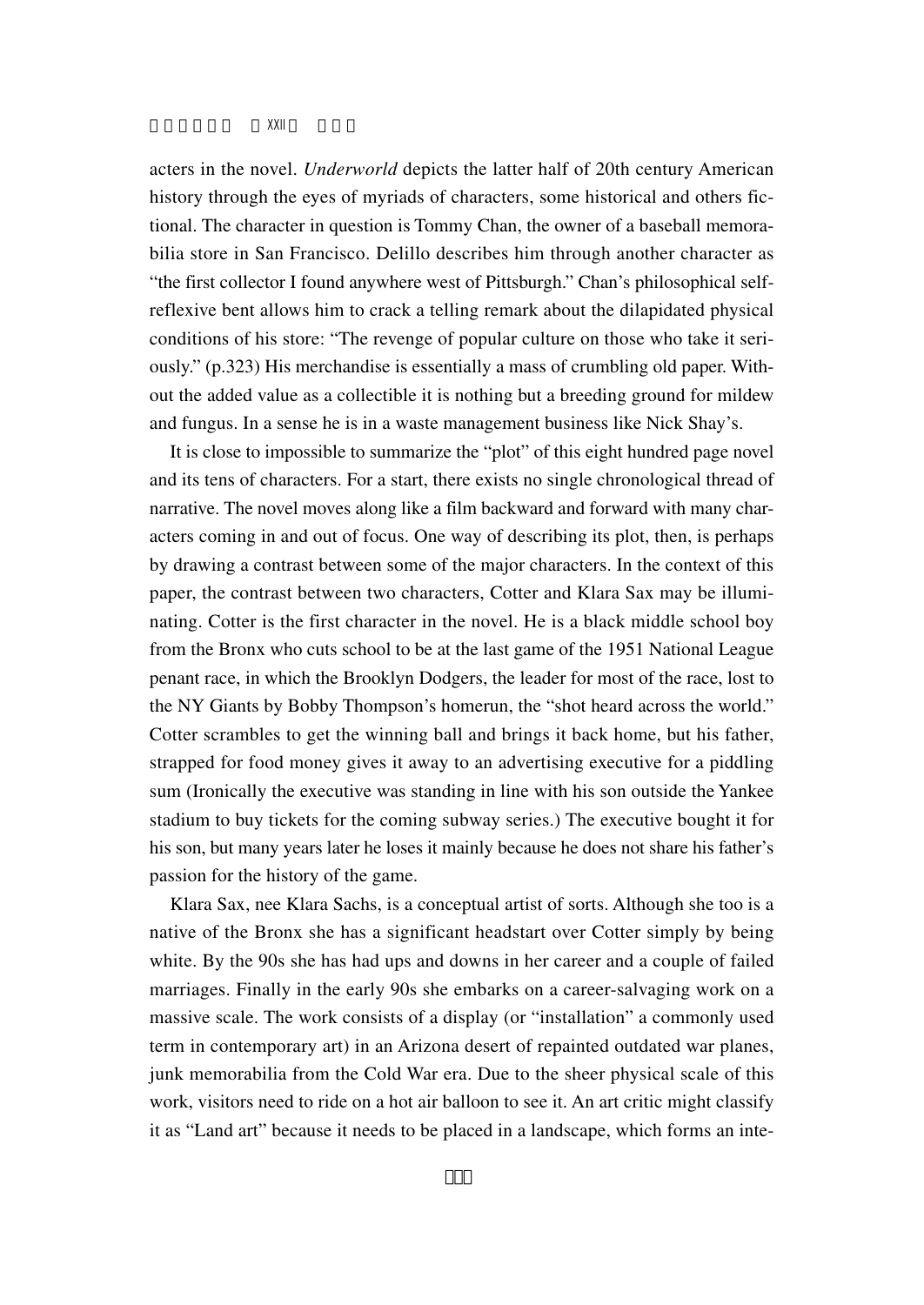gral part of the work. The term conceptual art may also apply because this work by Sax seems to be making a political statement about the Cold War. In any case, Cotter fails to cash in on his rare find, while the savvy Sax succeeds in making a lucrative career out of recycling useless junk. This work by Sax leads to her third marriage with a wealthy German art dealer, with which the novel ends rather anti-climactically. After reading the massive 800 page plus novel by Delillo the reader comes to realize that Klara is a smooth operator in the high finance art world, whereas Cotter is a clueless victim of the system whose only saving grace is a "shine in his eye that's halfway hopeful," which Delillo describes as "American" (the opening line of the novel). The reader is never told what kind of life Cotter, a contemporary of Klara Sax, lived since his childhood. The narrative of his life ends when he loses control of Frank Thompson's winning ball. In other words, Klara is a winner and Cotter a loser. The last essaylike section of Delillo's novel is aptly entitled "Das Kapital". By this gesture the author clearly intends to show his reader the mechanism by which capitalism transforms junk into a highly valued commodity. It's a magic of excess capital seeking refuge in a collectible, the magic of conceptual art.

## **Art animation:**

At the 1998 Hiroshima International Animation Festival Michael Salkeld's *Heavy Stock* was awarded a "special prize" (or tokubetsusho). *Heavy Stock* is an extremely complex work of 3D animation of abstract geometric shapes with very little narrative or sense of direction to speak of. As the title suggests we can interprete it as depicting the movement of railroad cars but its visual content is abstract enough to allow the viewer to see something entirely different. It is certainly not the type of film popularly associated with the word animation, an animated cartoon with characters and a story. Despite such a popular misconception about the art of animation, a small number of artistically sophisticated films like *Heavy Stock* are being made today. Particularly noteworthy about this film is the equally complex orchestral score composed by Salkeld himself that is synchronized with the visuals. Unfortunately, the work is marred by a low budget look incongruent with the high level of artistry, the most obvious example of which is the score that is not performed by a real orchestra but created by a computer program designed to serve as its substitute. It is clear that Salkeld would have preferred to shoot the film on a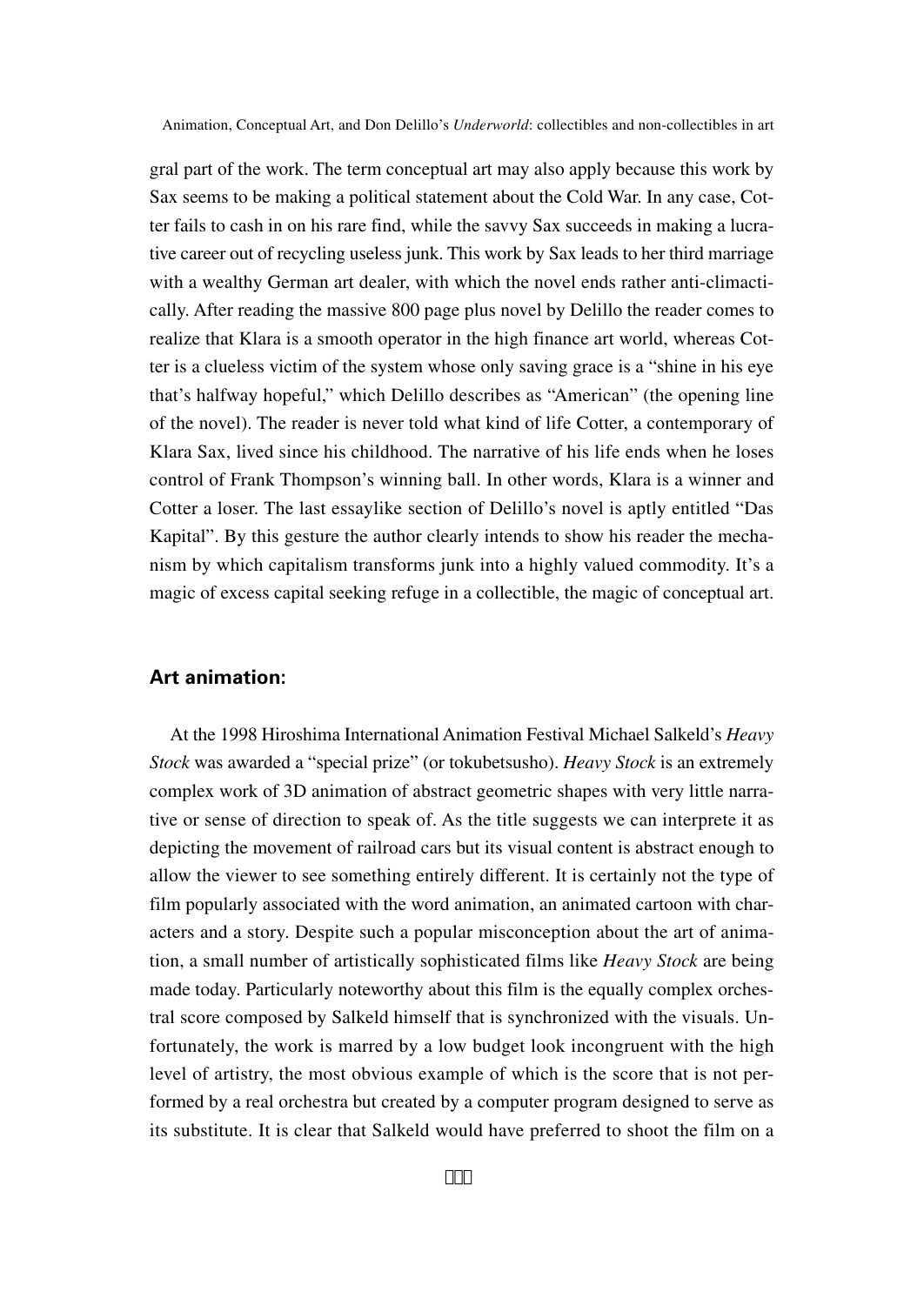larger format and hired a full orchestra had money been no object. Nevertheless, his artistic vision and the problem solving skills involved to achieve it should impress most viewers. He might also have written the software program that moves all the geometrical shapes across and around the screen synchronous with the music. An artist with a similar vision but endowed with less technical skills might have opted for the less high tech but equally labor intensive approach of painting each and every frame.

After watching *Heavy Stock* one may wonder who this amazing talent is and be tempted to do a web search on him. Or an index search of academic journals. Unfortunately such an effort ends up with not a single paragraph on him as of the year 2000. A search on similarly multi-talented artists like Alwin Nikolais produces quite a long list of mentions in various places. Nikolais is generally known as a choreographer but it would be more accurate to describe him as an audio-visual artist or, in more traditional terms, a creator of Gesamtkunstwerk. His works like Salkeld's, are characterized by a strong interest in the physical movement of abstract and geometrical shapes and colors. Nikolais tried to achieve this in real time on stage, while Salkeld took an indirect approach via the medium of film. Both of them were/ are talented composers and wrote music to accompany their visuals. In Nikolais' case he also created every other aspect of his work, from the dancers' costumes, set designs, to dance choreography. Although relatively unknown by the general public despite his genius, Nikolais is considered by his peers a preeminent choreographer and has been awarded the highest honors by both American and French governments. ("DM", Nov. 1990, p.48) Salkeld on the other hand is working in isolation from other artists, a case not uncommon with non commercial animators, and his works are rarely seen except at animation festivals like the Hiroshima biennial.

Salkeld and Nikolais are not alone in their interest in bringing the static two dimensional abstract art to life. Practically every modernist painter of the early 20th century imagined movement in the canvasses they painted. Picasso, Duchamp, Kandinsky, Hans Richter, Fernand Leger, and Man Ray come to mind. Among our contemporaries Paul Glabicki, Thomas Renolder and Amy Kravitz are notable animators who are trying to find ways to infuse movement and music into shapes and colors. In Duchamp' famous abstract painting *Nude descending a staircase*, one would be hard pressed not to see movement. Similarly Kandisky's interest in animating his abstract paintings led him to abstract/ constructivist theater: during his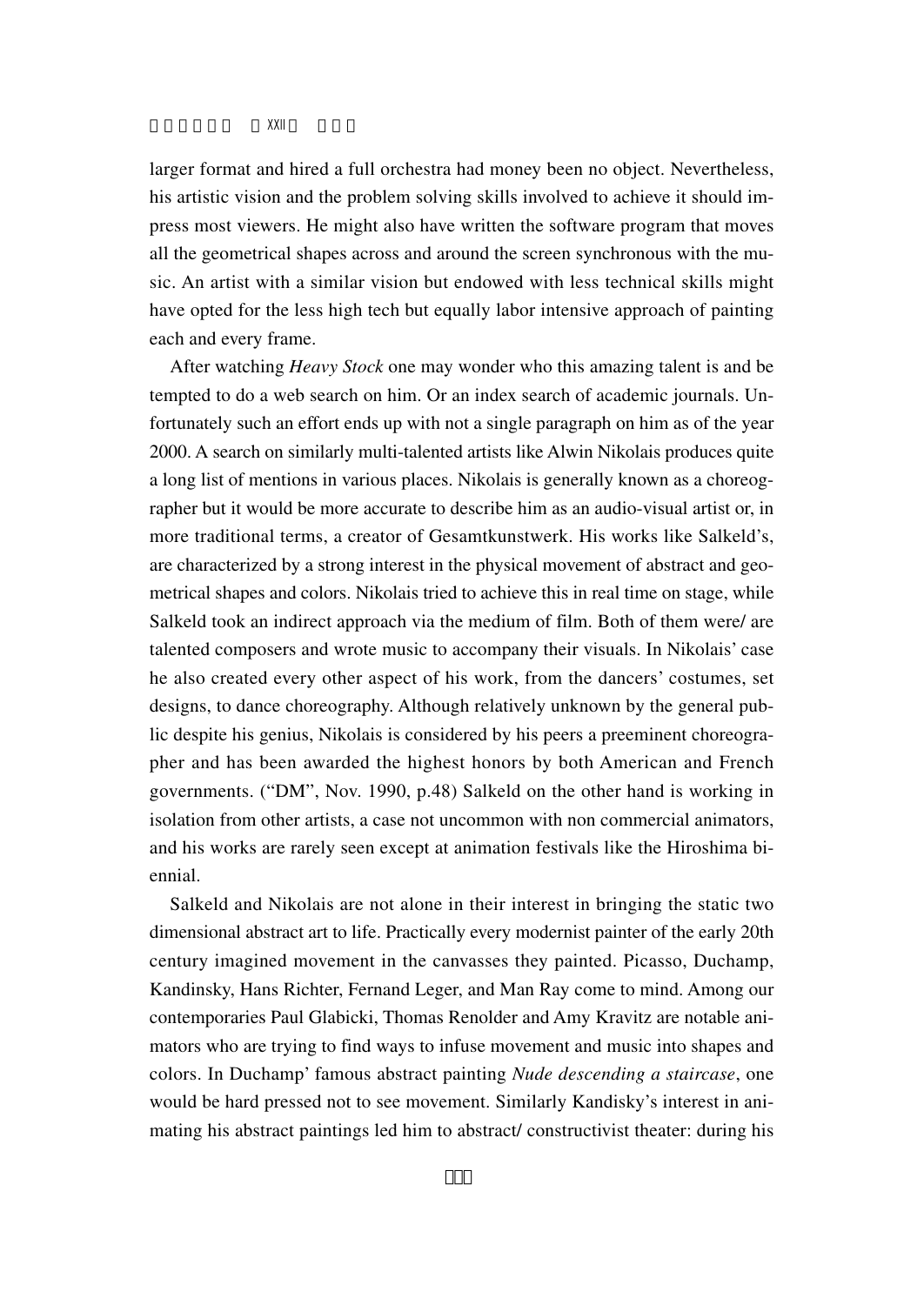residency at Bauhaus he sought help from Paul Klee's son and other associates to act as movers inside stage props in various shapes and colors, and their movement was choreographed to the music of Mussorgsky (1928) (*Kandinsky*, p. 69–72). In this sense he was a precursor of artists like Nikolais. One work by Nikolais for instance uses the arms (but not the torsos of dancers) and the lighting projected on them to present a visual dance of complex colors. The viewer's attention is not primarily focused on the arms as much as on the movement of the colors reflected on them, just as the performers on stage in Kandinsky's piece are simply the motors so to speak for moving the geometric shapes. If one removes every human element from this process of presenting colors and shapes by mechanizing it, one is left with an animated film like Salkeld's *Heavy Stock* or its predecessors such as Hans Richter, Walter Ruttmann, Viking Eggeling, and Fernand Leger.

Of the four artists listed immediately above, Fernand Leger is probably the best known because he was active primarily as a painter in Paris at a time when Paris was the world center of visual arts and being a visual artist meant being a painter. The other three worked primarily in cinema, the cutting edge at the time but unfortunately an incomplete one due to lack of color. Less known is the fact that Leger also made a short film, lasting approximately a quarter of an hour, which contained some sequences of animation. This film, entitled *Ballet Mecanique* (1924), was a natural conclusion for Cubists like him who were fascinated by machines, a symbol of modernism. For a two-dimensional artist to go one step further by adding the dimension of time is only logical if he or she is an innovator. Certainly Leger was an innovator in his day. And his sense of innovation was inspired by contemporaries who had already made intriguing experimental animations, including Hans Richter (Rhythm 21, 23: 1921, 1923), Viking Eggeling (Diagonal Symphony, 1921), and Walter Ruttman (Opus III, ca. 1923).

Despite the obvious artistic merits of these animated works they are not widely available and only a few specialists interested in the subject ever get to see them at a limited number of elite film libraries in the world. This situation makes a sharp and interesting contrast with the ever-increasing popularity of modern art museums around the world that routinely exhibit the avant-garde works of almost a century ago and enjoy a constant flow of visitors. Although not as famous as Picasso, Fernand Leger is a well known artist whose paintings are prominantly displayed in art museums. His animated film, on the other hand, is rarely shown to the public. This paper is an attempt to explain the reasons for this unequal treatment of differ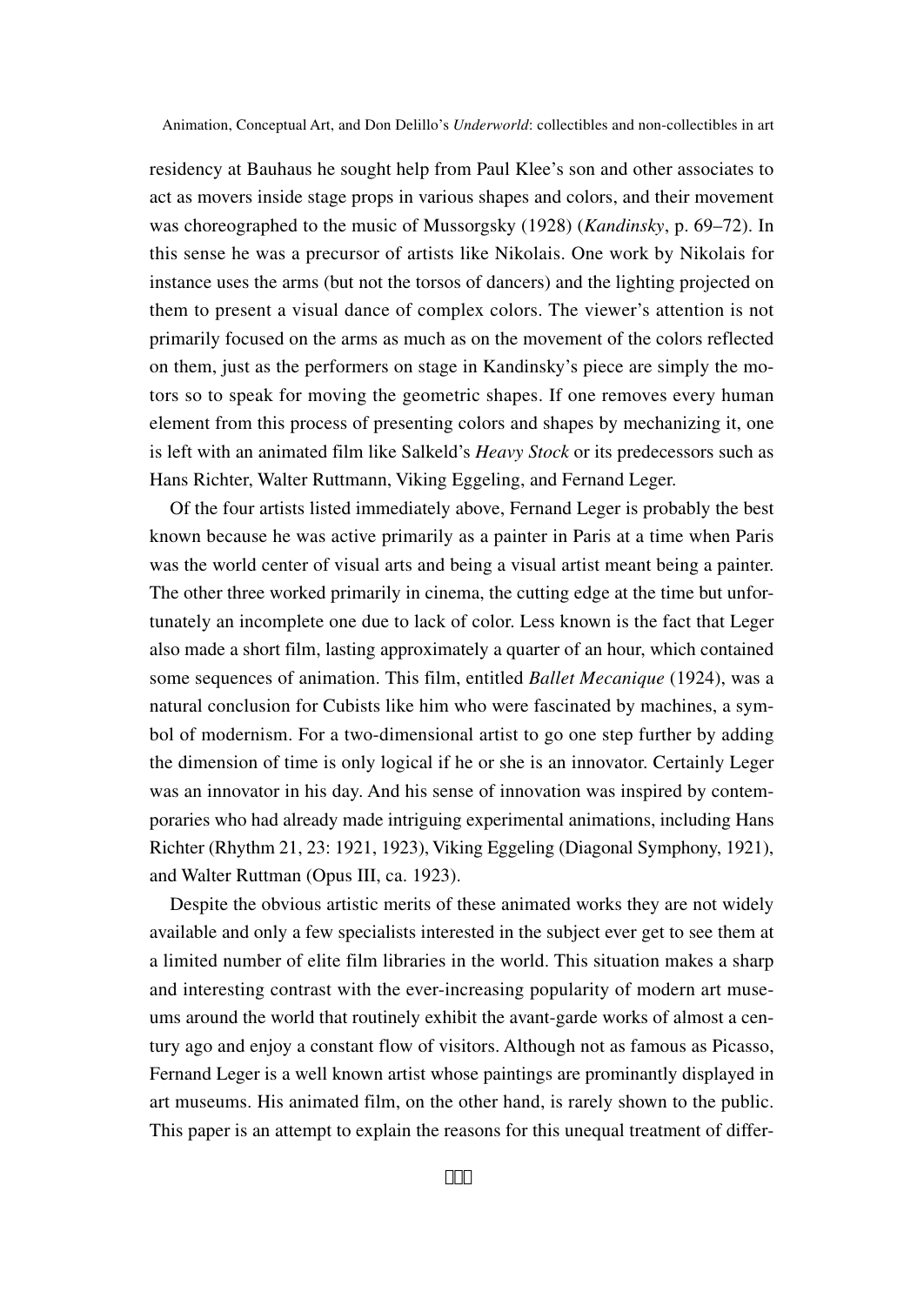ent art forms.

#### **Conceptual Art:**

It is not easy to define what is referred to as "conceptual art". The common denominator lies in the word "concept" or "idea" but any form, material or style may be used to convey that "concept". In some cases for example conceptual art relies on language to the extent that some regard such work as indistinguishable from literature like a certain type of poetry. One wonders in such a case why it belongs in an art museum instead of in a book. In the minds of many, conceptual art is a blanket term that refers to the "anything goes" type of art that has erupted in several bursts in various parts of the world since the Dada movement in the 1910s (Fluxus, the Neo Dada of the 50s in Japan, etc). If such is the case, one wonders why it is not called Dada but is instead given the fancy new name of conceptual art. The term Dada is inclusive enough (it is supposed to include everthing that is anti-art); if one invents a new category that encompasses it, then the new category of conceptual art can mean almost anything.

I consider all these attempts at definition somewhat self-serving, because they seem to be good only for marketting purposes: the art form is extremely amorphous, but it needs a catchy name in order to attract attention and of course buyers. As Duke Ellington says about music, ultimately there exist only two types of art: good art and bad art. Everything else can be done without. And yet, for the sake of argument, it would be interesting to accept the terminology and compare the Duchampian readymade, which is widely regarded as the forerunner of conceptual art, with the kind of abstract animation discussed above. Such a comparison is actually not so farfetched because Duchamp is not only often cited as the founder of conceptual art but he also made an animated film (*Anemic Cinema*, 1926) in collaboration with Hans Richter.

The difference between the two art forms is obvious. In the case of a readymade no craft or problem solving skills are involved in materializing the artist's vision. All he or she has to do is to transport the physical object to a gallery or a museum and give it a title. A ten minute animated short, on the other hand, may require several years of laborious work and most definitely the brain power to solve practical problems that the artist is bound to encounter on a daily basis. Financial remu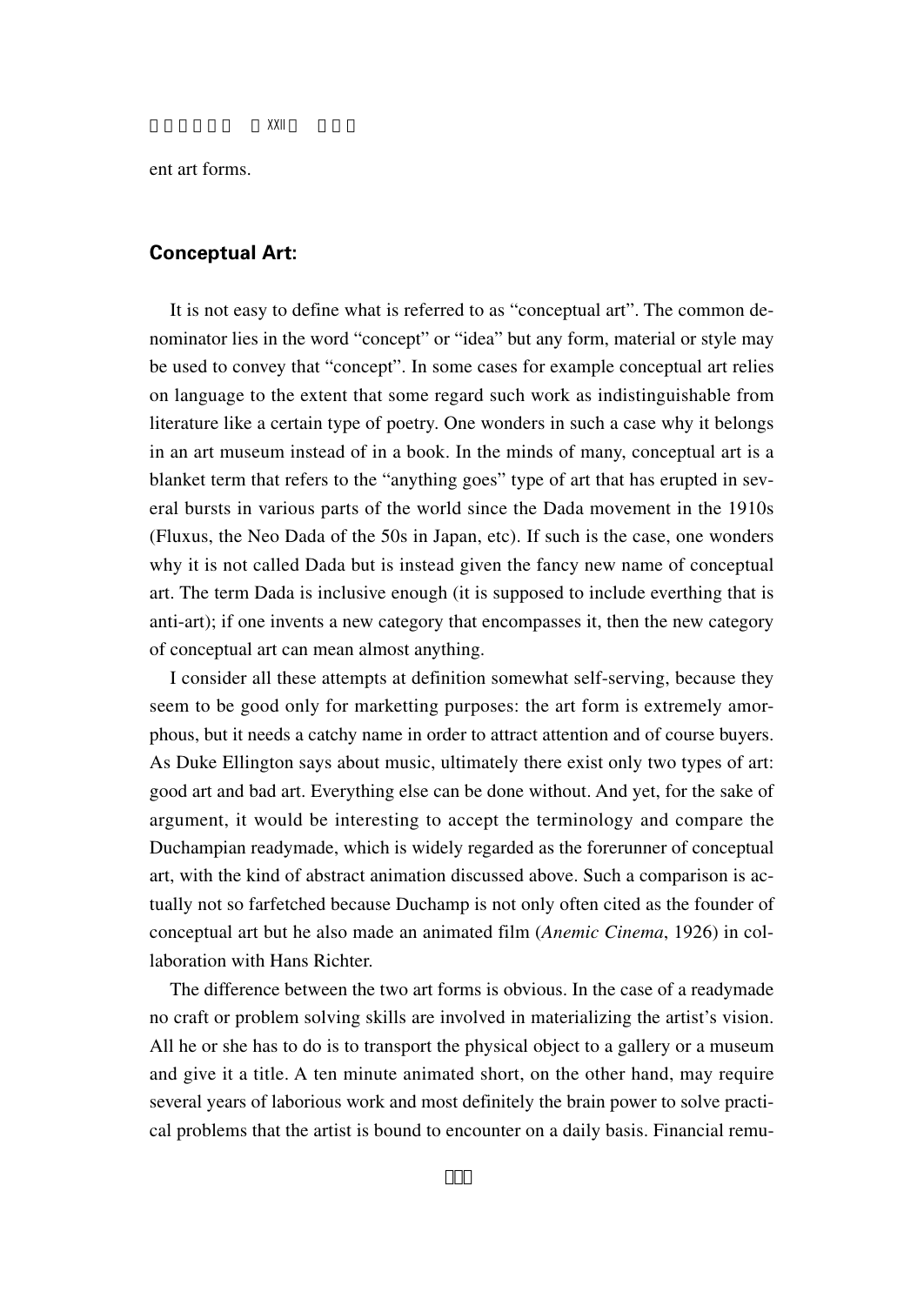neration may vastly differ: Duchamp died relatively wealthy; Salkeld cannot expect to make much money on his films.

We may be tempted to ask: Why such inequality? Why such unfairness? Is this yet another example of how unfair life is? Asking these questions may be inevitable, but more important is to consider how various art forms are perceived and consumed under different types of economic systems. Art does not exist in a vacuum; it exists in a web of economic relationships. Salkeld is working in the tradition of constructivist art founded by Kandisnky, but his work is classified and often presented in the same context of Disney animation. Much of language-based conceptual art may be better preserved in libraries but in reality often archived in art museums. Why?

At least one thing is clear: after Dada it is almost meaningless to try to define what art is. An exhibition of works from the Saatchi collection entitled *Sensation* has been going through major cities of Great Britain and the U.S. since 1998. At this exhibition, which includes such objects as a fake cow's head with maggots (Damien Hirst, 1990) and a mass of frozen blood in the shape of the artist's head (Marc Quinn, 1991), visitors are handed a CD player that incessantly repeats the question 'But is this art?' in the familiar voice of David Bowie. Despite the notoriety the exhibition gained through a legal fight with New York mayor Rudolph Guiliani who condemned it as anti-Catholic and threatened to withdraw the city's funding from the museum, this exhibition of Charles Saatchi's collection is not so bad. Like many other collective exhibition this is a mixed bag of good and bad, on the whole, good. The question, "But is this art?", however, is old. And almost meaningless. Once a movement like Dada, which declared itself anti-art, is enshrined in the official history of art, then it logically follows that anything can be art. As a consequence, the working definition of art today after almost a century since the first wave of Dada is that everything is art that is created by an artist. And in most cases an artist is someone who has been associated with institutions supporting art such as art schools, galleries, museums, and so on. Therefore it is the self perpetuating machine of art industry that defines what art is. Most adult visitors to modern art museums understand this, and so to them David Bowie's repeated question sounds hollow.

The more interesting question concerning art, therefore, is not what art is but what different types of art one finds in the world. This sort of inquiry should clarify for instance the difference between animation and conceptual art. Art is a com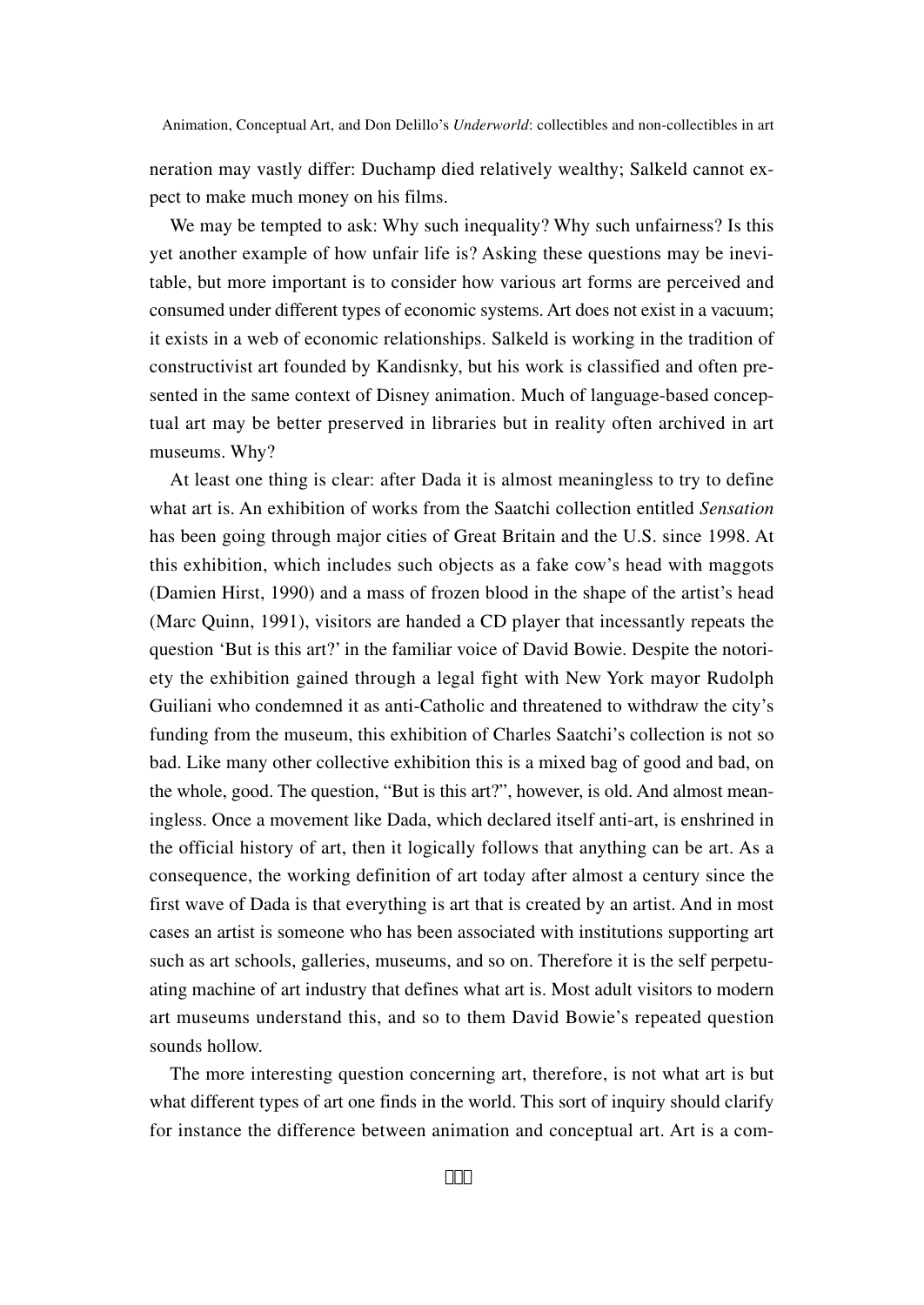modity like everything else in the world. Since it is not an indispensable item for survival like water, food, clothing, and housing, its value must be outside the realm of the essential. In affluent capitalist societies there exists a huge amount of excess capital invested in paper money like stocks, bonds and increasingly so-called derivatives such as futures and option contracts. Some of the excess capital not invested in such financial instruments goes to seek other vessels, such as collectibles. Collectibles are traded on the floors of auction houses. In 1999 for instance the party dress worn by Marilyn Monroe at JFK's birthday party was sold at Christie's in New York for 1.26 million dollars. Paintings sold at such auction houses are bought partly due to their value as an ornament adorning the walls of rich people's houses but mainly due to their value as collectibles, that is, as value holding vessels. A famous Van Gogh painting is sold for easily over a million dollars, not because of its artistic value but because it is famous and rare, exactly the same reason why Marilyn Monroe's dress can fetch a similar price. A skilled counterfeiter could produce an equally wonderful painting but fakes are almost worthless because they are not unique, i.e. they go against the very pricing mechanism of the collectibles' market that works to drive up prices.

There exist two types of art: one that is tradable as a collectible (or has the potential of being traded on the collectible market), and one that is not. Most of what is known as conceptual art belongs to the first category. And most animated films are not and cannot even hope to be collectibles. The physical object of film footage is only a record of an animated work. What constitutes a work of animation is the projected images on the screen viewed by an audience, which makes a sharp contrast to the case of paintings in which the physical object of the collected item is in itself an work of art. Film footage itself is too unattractive an object to be a cherished collectible. It does not even come with a fancy container like the covers of LPs with graphic designs. For these reasons, apart from film libraries animated shorts are collected either by film libraries or by animation fans for whom financial returns are not primary concerns. However, physical objects associated with the production of animation can be traded as collectibles for a profit. For instance cel drawings of old Disney animations can be worth a great deal on today's market, although nowhere near as much as a Picasso or a Van Gogh. And for some of the better known animators like Yuri Norstein one of the few ways to finance their work is to auction drawings to collectors as future memorabilia. Understandably, animators do not relish this method of funding their work but it is often the only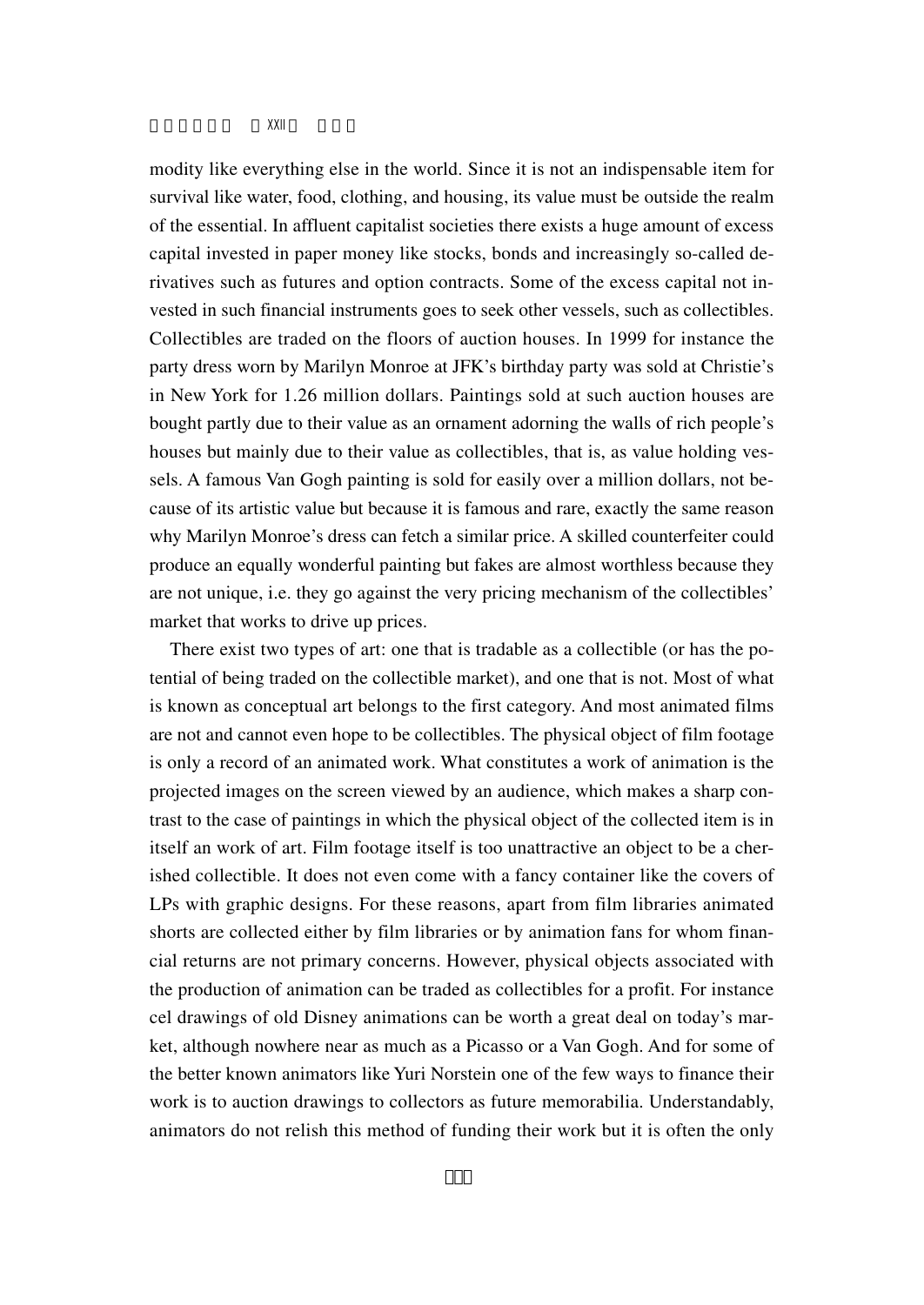effective way in the absence of patronage such as public funding. Norstein is in fact one of the lucky ones. Most animators are not so famous and cannot generate much interests among collectors. For a collectible to be valued highly it must be both well known (e.g. Disney), creating a great demand and rare (i.e. short supply). The kind of animated films that I discuss here have a very small following, and the same will continue to be the case in the future, which simply means they cannot hope to generate significant revenue on the collectible market.

How about conceptual art? Interestingly enough, there exists a large body of works that claim to oppose the very system and institutions associated with art, the galleries, museums, and so on. Or at least there used to be many artists creating such works in the 60s and 70s. We rarely hear about them any more these days. In his carefully documented survey entitled *Conceptual Art* (1998) Tony Godfrey quotes the well known conceptual artist Victor Burgin's criticism of the younger generation of conceptual artists such as Rachel Whitehead and Anya Gallaccio:

The original conceptual art is a failed avant-garde. Historians will not be surprised to find, amongst the ruins of its Utopian program, the desire to resist commodification and assimilation to a history of styles. The "new" conceptualism is the mirror image of the old — nothing but commodity, nothing but style. We once again have occasion to observe, "what history plays the first time around as tragedy, it repeats as farce." (Burgin wrote this in 1988) (*Conceptual Art*, p.386)

As Godfrey observes this is a sweeping condemnation. Victor Burgin may actually have a point. His generation of conceptual artists might have been indeed heroic and sincere in their battles with capitalism and therefore their defeat might have been nothing less than a tragedy. But there is another possibility. Here is what the critic Ursula Meyer said a few decades ago about Marcel Duchamp, the father of conceptual art:

Duchamp rebelled against the pervasive object cultus, typical of the commerce culture. After the initial shock wore off, the bourgeoisie "loved" Duchamp's Anti-Art, bought and collected it like other objet d'art, much to Duchamp's dismay and annoyance. In 1920 he surprisingly announced that he had changed from "anti-artist" to "engineer" (the shift coincides with Duchamp's adoption of the pseudonym Rrose Selavy.) (*Idea Art*, p.118)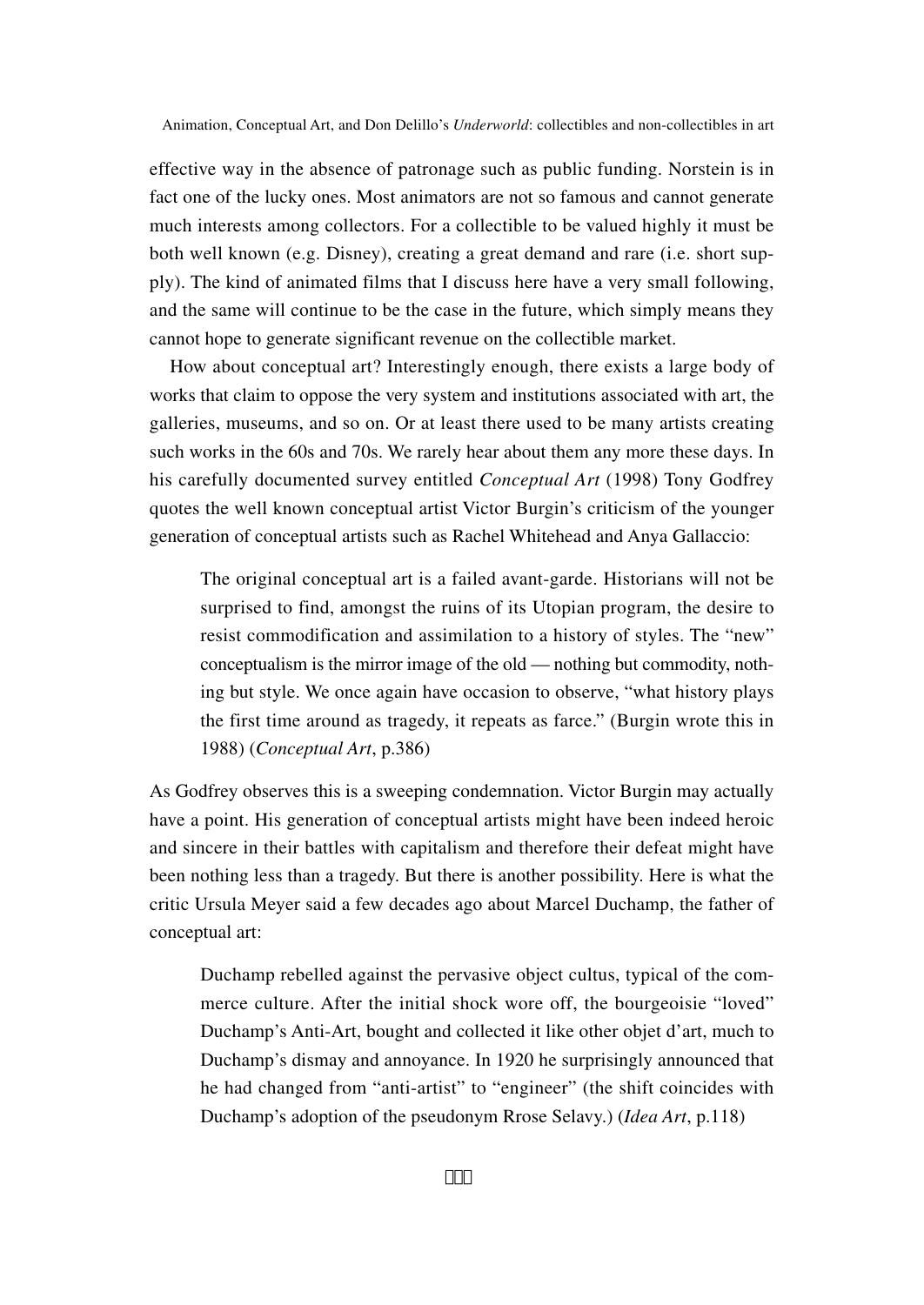Indeed the name Marcel Duchamp is nowhere to be found in the credits of his animated film, *Anemic Cinema* (1926). Rrose Selavy is the only name that appears. It seems clear from this that the father of conceptual art had deserted the world of collectibles and become an animator, a creater/ engineer of non-collectible art. Meyer's claim of anti-art objects fetching high prices on collectibles' markets is corroborated by the following contemporary account by Hans Richter, Duchamp's friend and collaborator.

This nucleus attracted a small group of artists and non-artists, among them the immensely rich collector Walter Arensberg, one of the most generous patrons of art the U.S.A. has ever seen. Neither the notoriety of anti-art nor the blasphemy of non-art deterred him in the least from buying the works of art which these slogans concealed. Nor did he merely buy; he worked like a true Dadaist on the preparation of Dada exhibitions. (*Dada, Art, and Anti-Art*, p.98)

So the great tragic battle against capitalism was fought and lost long before Burgin's time. Was he being disingenuous or simply naive in the attack he made in 1988? Whichever the case the fine distinction he insists on between his generation and the younger generation will fall on the deaf ears of future generations of visitors to art museums and galleries. Burgin's complaint is ultimately about his frustration with the economic success of younger conceptual artists. But who cares how much money artists make if their works are good? Had Beethoven lived a happy and prosperous life, would that diminish the greatness of his late string quartets? Absolutely not. Despite all the romantic mythologying of his life, value judgements on his works ultimately do not depend on his biography or how much money he made. The same should apply to the works of conceptual artists.

Art is a commodity like anything else in the capitalist world. Any attempt at negating this fact immediately runs into self contradiction. Examples from the former communist countries are instructive in this context. Those countries lacked markets for goods and services except for clandestine ones. Tony Godfrey again makes an interesting remark about conceptual artists in former Communist Eastern Bloc:

Perhaps the artists of Eastern Europe were disillusioned by the 'failure' of Conceptual art than those in the West. "In the beginning Conceptual Art was considered to be against the corruption of consciousness and the bourgeois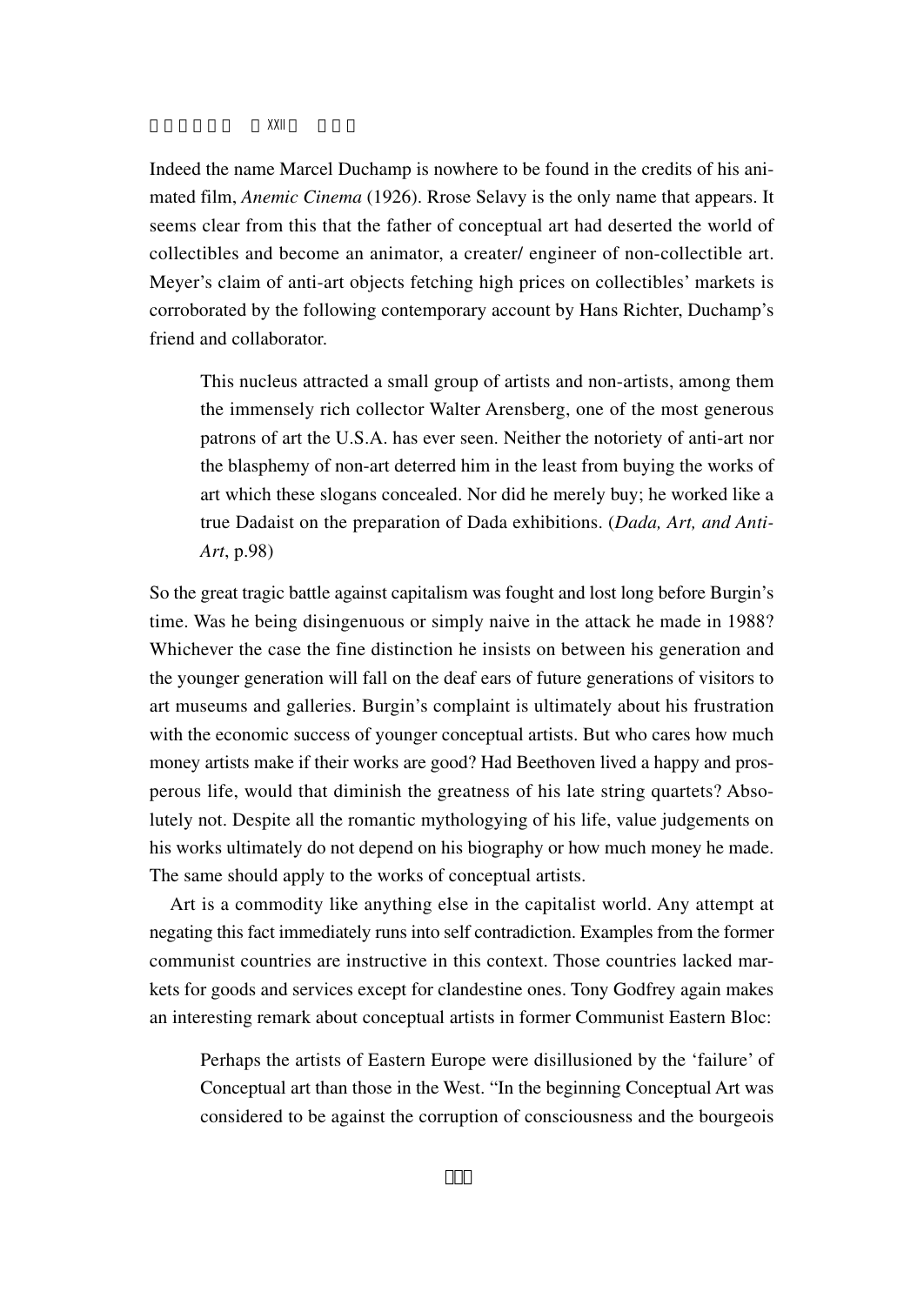ethic of the artist.." wrote the Yugoslavs Zoran Popovic and Jasna Tijadovic, "that Conceptual Art was just a perpetuation of the Western Bourgeois tradition has been felt deeply by certain Yugoslave artists. The OHO group had begun in 1966 to make Fluxus works, moved onto Land art...but gave it all up in 1977. Another group, <EKOD, having helped to translate and publish texts by Burgin, Kosuch, and Art & Language, were apparently so horrified to find that Western Conceptual works were selling for around \$10,000 each that they too gave up. (*Conceptual Art*, p.275)

Godfrey goes on to divulge the market values of some works of conceptual art: "Works by hardline Conceptualists made reasonable prices at auction too: one by Kosuth selling for \$75,000 in 1989 and one by Buren for \$23,000 in 1991." (Conceptual Art, p.394) These numbers are somewhat old; for the latest quotes one only need to go to www.artnet.com.

The mention of East European artists in the context of this study is not coincidental, because those countries as well as the former Soviet Union have produced some of the most amazing talents in the field of art animation (as opposed to animated cartoons for children.) Apparently the lack of a bourgeois market for art objects worked as an incentive for visual artists to follow their instincts and move onto "art in motion" as opposed to "art in stasis" just as early modernist painters would have liked to but for financial and other reasons did not. In the former communist countries the salaries were fixed. Working at the pace of one second of film per day (six minutes per year) did not signify an economic disincentive because every one was getting paid more or less the same wage. In this sense, the fact that there exists a devoted animator like Salkeld in a capitalist country like Great Britain is in itself something to be celebrated, because he does what he does solely for the art and his society somehow finds the money to finance his work.

Animation is a form of cinema. Therefore the only way to generate revenues to sustain itself unless it is publicly funded as in the case of Great Britain, Canada, Communist countries etc., is by charging admission fees for screenings. During the early years of cinema animated shorts were a perfectly viable format because other films shown together were also short be they documentaries, slap stick comedies, or even personal film travelogues of the movie theater owners. But as cinema developed audiences started to demand one and a half hours or longer of uninterrupted fun. Under these circumstances art animation has become simply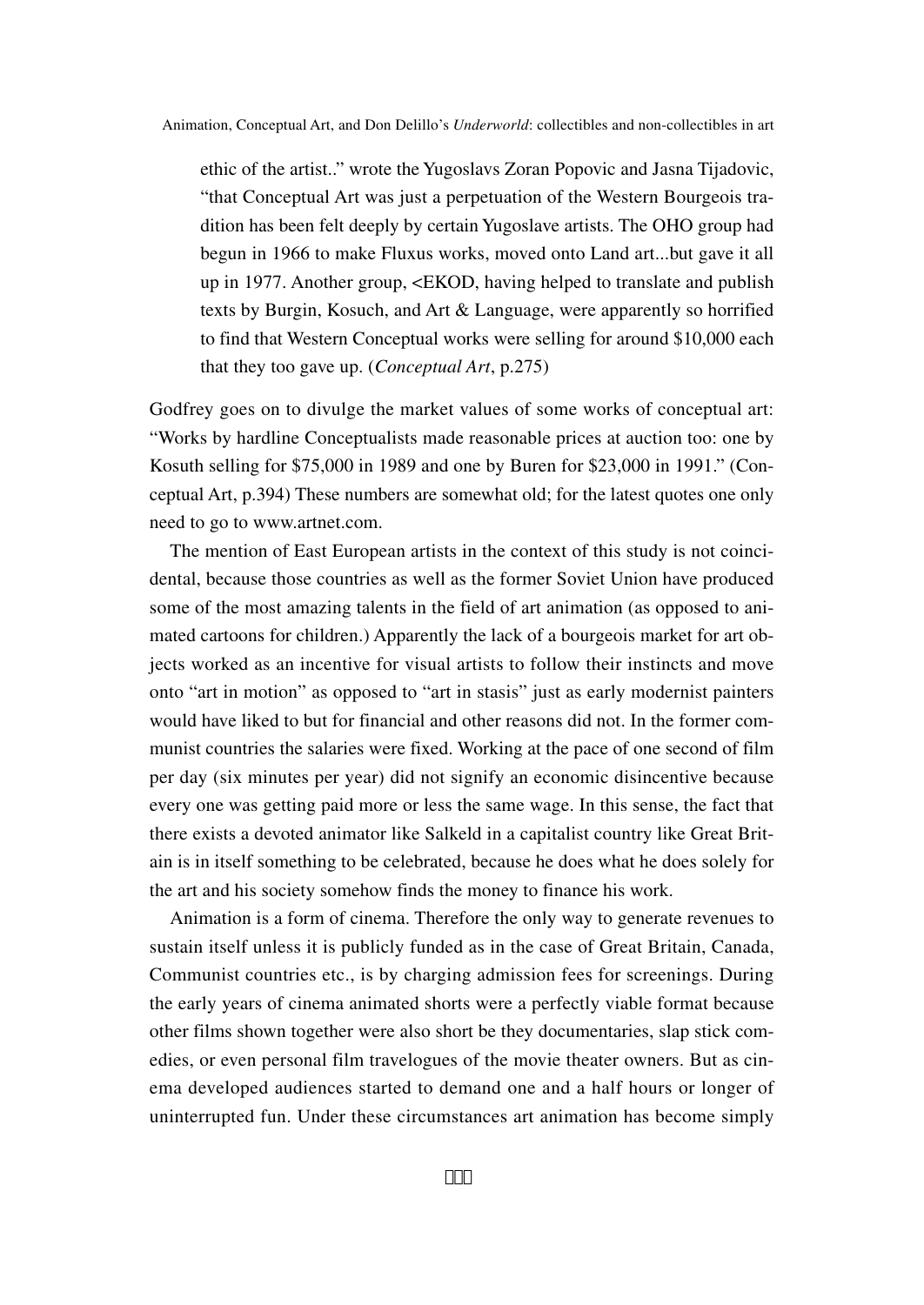unviable economically. And it is precisely for this reason why today animators like Jan Svankmajer and Brothers Quay have achieved some name recognition among a small number of cinema buffs outside of animation proper: they have made feature length films using animation techniques that can be shown in regular theaters as fictional drama. Yuri Norstein is currently working to create a forty or so minute long adaptation of Gogol's *Overcoat*. At the current pace he does not know if he can finish it during his life time. Sadly it will probably not gain a wide audience simply because it is not long enough to be shown as a feature film. Unfortunately most visitors to movie theaters demand to be entertained for over one hundred minutes no matter how bad.

#### **What next?**

After a brief experimentation with the medium of film Leger went back to painting. There were two reasons for this. First was his desire to work with colors, and the second was the money-losing nature of experimental film making. If Leger was active today at the end of the twentieth century, which area of art would he be interested in? A hypothetical question like this is always difficult to answer but virtual reality (VR), i.e. 3D animation in a 3D space, would definitely be one area an experimental artist like him would have a serious look at. Although prohibitively expensive, today's workstations are powerful enough to handle 3D animation of abstract geometric shapes in vivid colors enveloping a viewer. This is undoubtedly the cutting edge in which most serious and adventurous visual artists would love to be working, if only they could solve the obvious financial problems not dissimilar to those Leger faced when he made *Ballet Mecanique*. Abstract 3D animation on a 2D surface such as Salkeld's *Heavy Stock* does not seem to be generating revenues, let alone abstract 3D animation in a 3D space. The Opera City, the performing arts center in Hatsudai, Tokyo, houses a multimedia museum called ICC. There a visitor can experience abstract 3D animation in a 3D space. This is achieved by the synthesis of images projected on three (not the real total 3D which requires six) planes viewed through a head-mounted device. Only a few people are allowed at one time in the same room. Usually one has to stand in a line to be let in. This is hardly a money making operation especially considering the enormous overheads. Only a major cooperations such as, in this case, Japan's telecom giant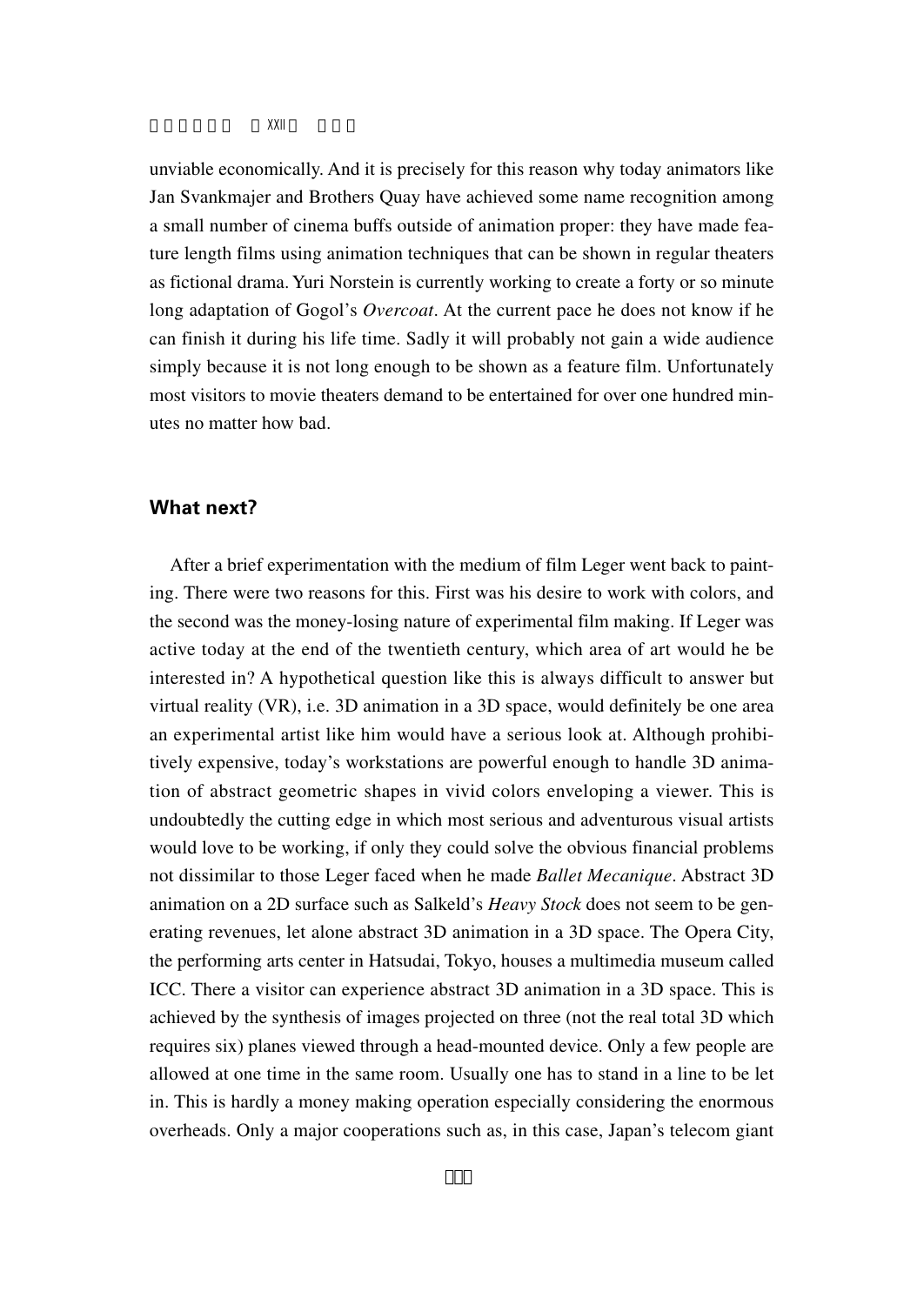NTT can support such ventures as part of their PR activities. And such cooperations are usually very conservative: they would definitely not give an obscure but talented artist total liberty with regard to the use of their expensive workstations.

However, virtual reality technology has many commercial applications. In the U.S. there are many theme parks with rides that feature it as pure entertainment. These can be thought of as 3D movies, although not of a plot-oriented but an action-oriented kind. The riders of these rides become heroes in an action movie; the thrill they get is similar to that of a roller coaster ride. Because such theme parks have to be big to attract enough visitors to cover the heavy initial investments, they represent an area of business that only the very largest multinationals can successfully operate.

Carl Eugene Loeffler is a video/ conceptual artist turned VR entrepreneur. His earlier video art which was inspired by the Internet has been archived in major museums' permanent collections. He was once director of the media organization "Art Com" and the organizer of the Japanese video programs "Waveform" and "In Regard of Nature"; he also served as the project director of Telecommunications and Virtual Reality at the Studio for Creative Inquiry at Carnegie Mellon University, but later left the academia to head a venture company called Simation. He often travels to Japan on business to work with media research institutes and private corporations, best described as multi-media multi-nationals, like Sony. He is one of those rare artists with "avant-garde" sensibilities as well as credentials and yet who understand the business world. On March 17, 1999 he gave a talk at the Nagoya City University of the Arts in which he urged the young art students among the audience to join the cutting edge of VR and work for the market instead of seeking the patronage of galleries and museums.

Much of what is known as conceptual art has mocked the system of patronage and denounced the capitalist markets (patronage of anonymous masses). As we have seen, in most cases their endeavors ended up in failure. Victor Burgin made his name as a conceptual artist and thus secured his place in the annals of art history, and despite all the negative things he said about the art world it was precisely his place in art history, i.e. his fame, that transformed his anti-art to an economically viable collectible on the art market. As he noticed with some measure of contempt, the younger generation of artists are much more clever. For instance, the young British artists in Charles Saatchi's collection (some of whose works were shown at the aforementioned *Sensation* exhibition) know very well how to promote their work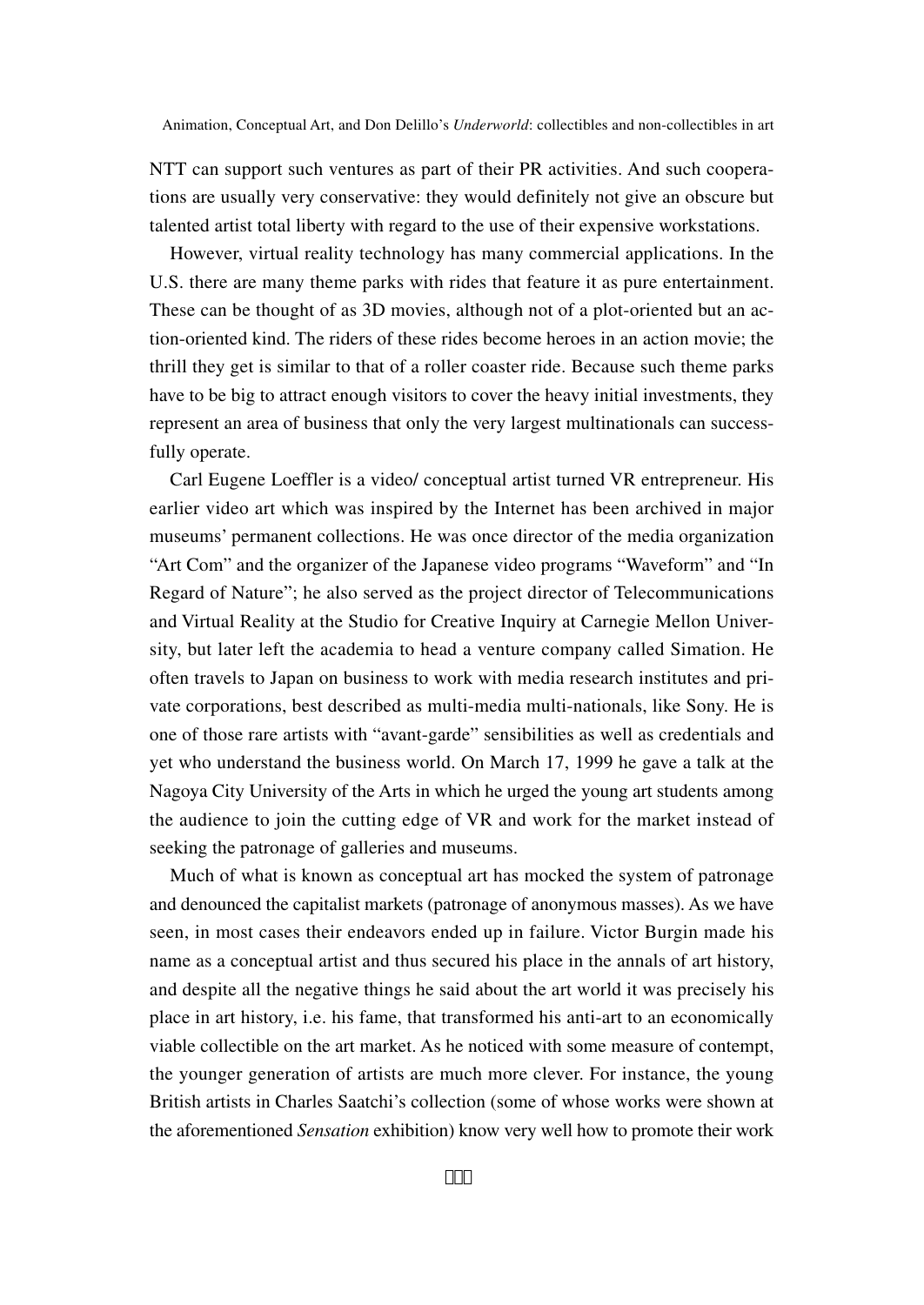on the art market much like the Bronx bred street smart Klara Sax (note her motive behind changing the name to Sax from Sachs). In their eyes, Victor Burgin would probably represent a naivete that had held onto the vacuous youthful innocence too long into adulthood.

There is, however, something unhealthy about the quarrel between these conceptual artists. Their political posturing against the art world and against each other only annoys many outsiders like myself as being petty and self-serving especially when their works are uninteresting (and they are indeed often uninteresting if not outright boring.) In contrast to this sorry state of affairs in today's "avant-garde" art world, Carl Loeffler's position is refreshing. And I consider his appeal to the market the only alternative to the avant-garde cul-de-sac unless one chooses the difficult path that Fernand Leger and Michael Salkeld took. If it strikes us as dangerously close to a sell-out, so be it. Loeffler's position is at least honest.

This important issue of the art market vs. the Market (the market for the rest of us anonymous masses) is nothing new. Fernand Leger pointed it out almost a century ago. Here is what he wrote about the then novel profession of window dressing:

...the art of window-dressing which in the last few years has assumed so great an importance. ... This man, this artisan, had to show in his window seventeen waistcoats, as many cufflinks and neckties. Watch in hand, he spent about 11 minutes on each. ... With the care of a watchmaker, of a jewel setter, he organized his show, his face tense, his eyes hard, as though his whole future life depended upon this. When I think of the negligence, the looseness in the work of certain artists — renowned painters whose pictures bring high prices — we should admire profoundly that brave artisan working so hard and so conscientiously. His work to him is worth so much more than the other, work which must disappear and which every few days he must renew with the same care and study. (*Cubist Cinema*, p.161)

Here Leger is talking about the care and artistry involved in works of art that are not traded as collectibles. The looseness and negligence he mentions about paintings traded on the art market derive from the very nature of the market where players are relatively few and definitely not penny pinchers. On the other hand the Market for the rest of us is incomparably more severe. There the players are anonymous and innumerable. To satisfy them artists/ artisans must be meticulous about every